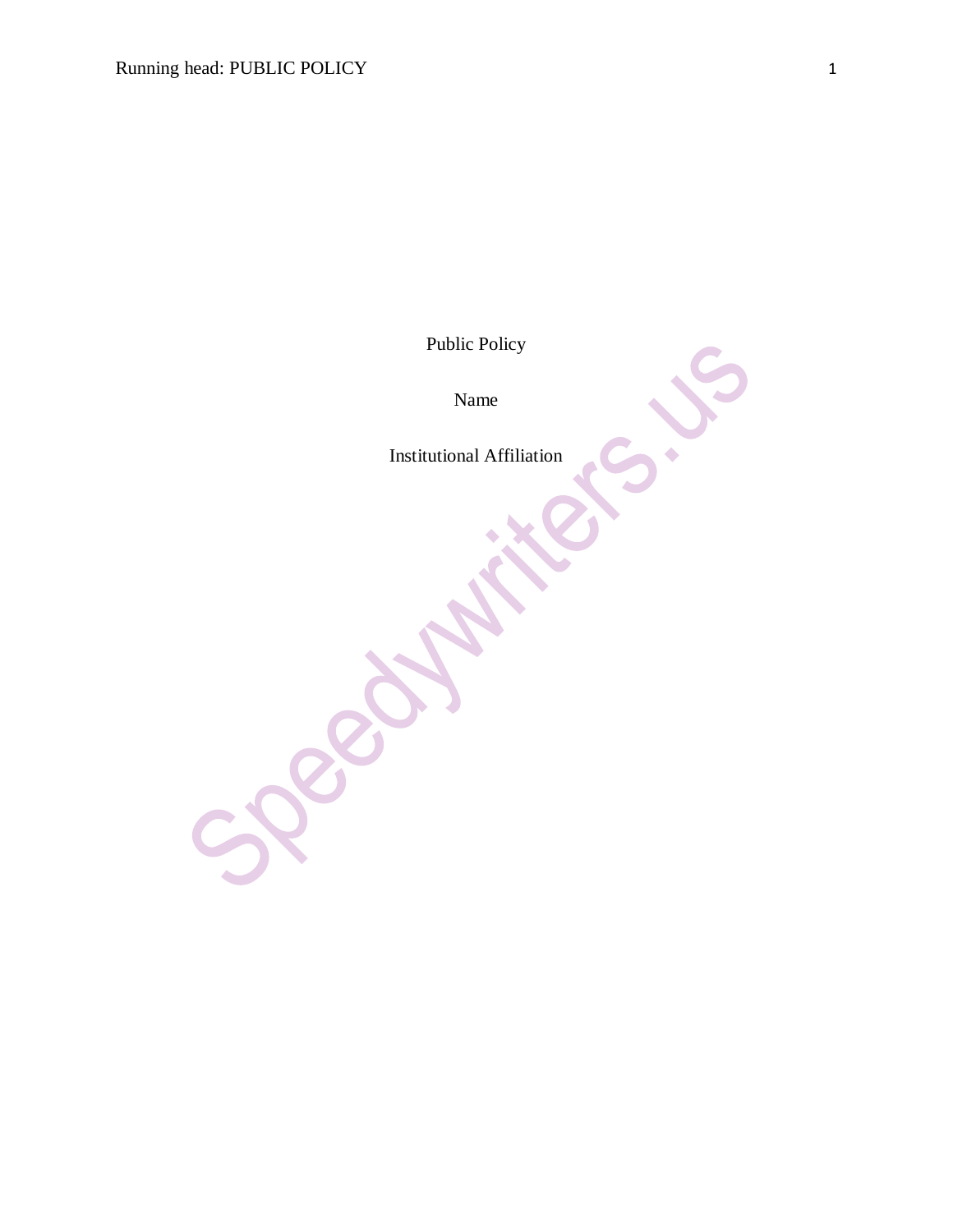## Public Policy

## Question 1

The policy commitments do make the quality of the analysis suspect. The quality of the policy making process vary remarkably. In one instance, the quality may be high while in another, the policy developers can overlook fundamental issues or processes. It is worth noting that analysis occurs in think tanks and interest groups pushing for the specific policy issues. The interest groups and think tanks may fail to conduct a thorough analysis of the issues in the proposed policies. Another critical issue to note is that the purpose and objectivity of policy development could be different from what people expect (Kraft & Furlong, 2015). It is not entirely impossible for the interest groups and think tanks to push or lobby for a particular public policy that promotes their interests or that of particular groups.

It is important to be aware that during policy analysis and development, there could be certain inherent issues that are overlooked. For instance, the interest groups and think tanks may make wide assumptions about a proposed policy. These assumptions could be wrong, thus making the quality of the analysis wrong. There is also the possibility of using wrong methods in evaluating the quality of the proposed policy. Applying the wrong methods could erode the quality of the process and thus making the quality of the analysis suspect. Individuals at different levels of the policymaking process should be alert to ensure that policy development is sound. Engagement in the policy development process and a good understanding of the contemporary issues affecting individuals can help in the development of sound policies.

Question 2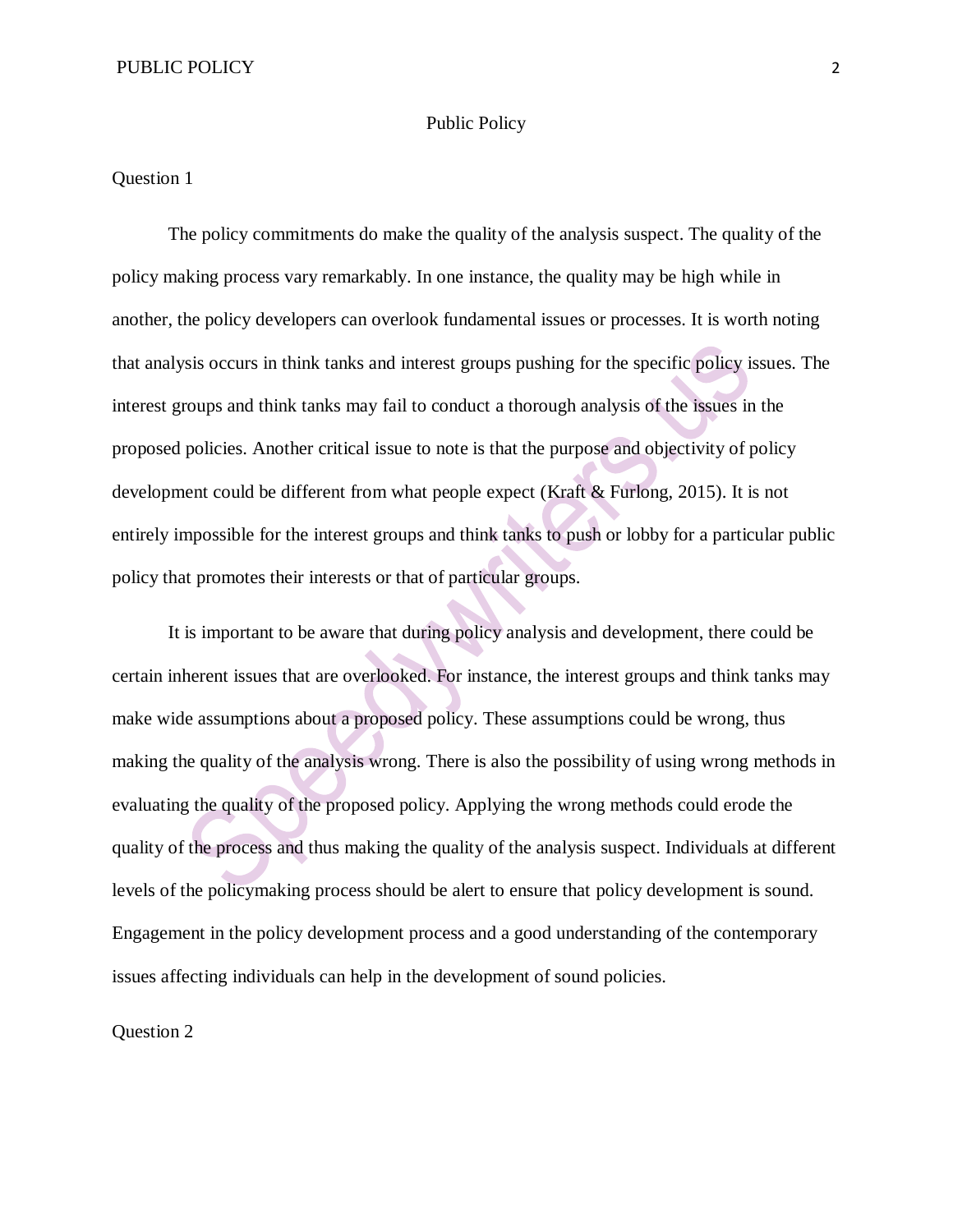The influence of interest groups and/or think tanks can drive cynicism about the legal and policy process. One way these groups can drive cynicism is through overburdening the policymaking process with numerous push for new policy or with evidence concerning a particular policy (Holman & Luneburg, 2012). Interest groups and think tanks are vulnerable to accountability problems and corruption. As such, it is possible to influence them in one way or another. The power to influence interest groups or think tanks means that organizations can control them to champion for their own interests. This creates a form of distrust towards the interest groups and think tanks. Further, interest groups may be selective in championing for the interests of the public. For instance, they may opt to champion those policies that create high publicity for their own gain.

Leadership of organizations may not participate in the legal and policy process. Instead, the legal and policy process are the preserve of the interest groups and think tanks. The interest groups and think tanks have immense wealth, access to information, political contacts, and wellplanned lobbying operations that they can use to their advantage. In addition, it is worth noting that majority of the interest group members play a small or are passive members. Only a few members in the interest groups' upper hierarchy actively participate in bringing change. Although the leadership may not participate directly, it may still influence the process through providing funds. This is not a bad thing considering that fact that the organization's image may be affected when the top management engages in some actions.

The Bible asserts that Christians should participate fully in the political process. According to the Scriptures, politics is about making decisions about how resources are shared. As such, it would be risky to leave such a critical task to the nonbelievers who may be led by greed. The Bible calls upon citizenship in the nation. Luke 20:25 says "Then give to the emperor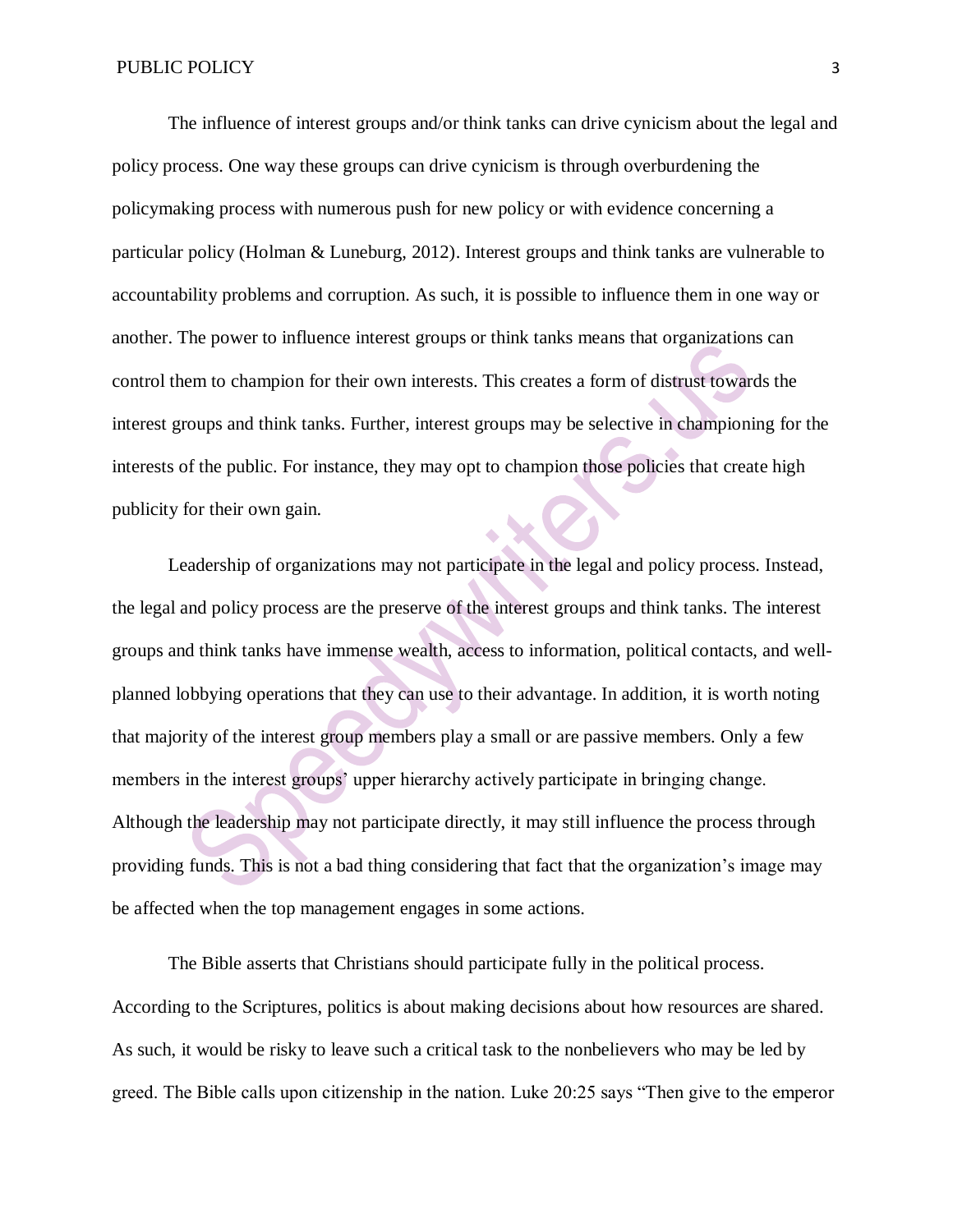the things that are the emperor's, and to God the things that are God's.' This indicates that politics and servanthood are two distinct processes, yet none is wrong. The Bible calls upon all Christians to pray for leaders or those in high positions that they may bring peace. This is in  $1<sup>st</sup>$ Timothy 2:1-2. The Bible encourages leaders to adopt ideals that promote peace and prosperity among individuals.

The Scriptures encourage individuals to obey the leadership. Christians should live as law-abiding citizens. They should preserve order in the society and promote the welfare of every member. 1<sup>st</sup> Peter 2: 13-14 says, ""For the Lord's sake accept the authority of every human institution, whether of the emperor as supreme, or of governors, as sent by him to punish those who do wrong and to praise those who do right." The Bible asserts that one of the key roles of the governing authority is to ensure that Christians have personal as well as religious freedoms. This is well captured in Galatians 5:1, which says, "As servants of God, live as free people…"

SPERIN